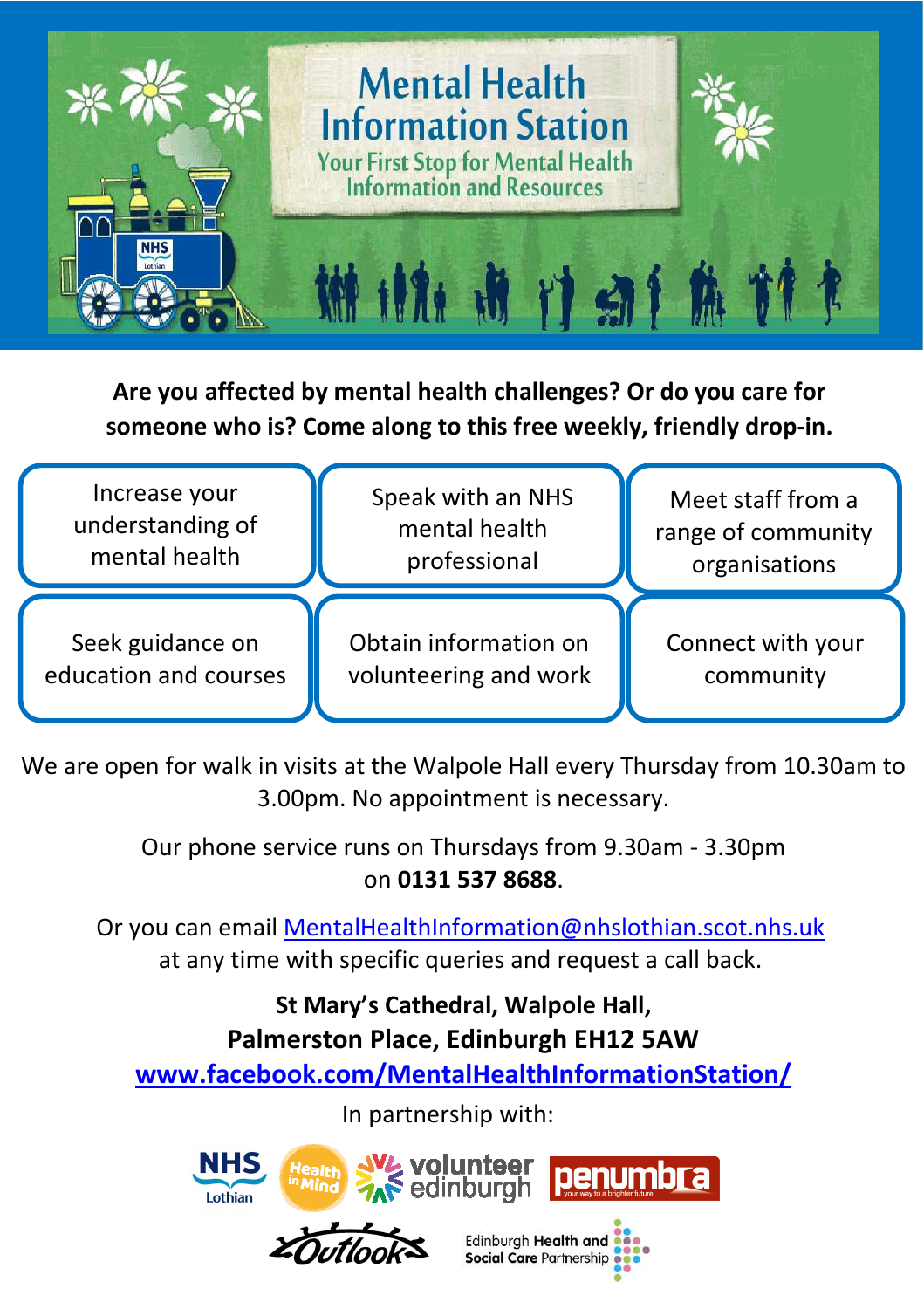# **Looking for information about mental health?**

The Mental Health Information Station is a free drop-in service offering general support, resources and information for anyone affected with mental health challenges. This could be for you or someone you care for. This friendly service can enable you to:

- Meet with staff from a range of support services in Edinburgh
- Speak with an NHS mental health professional for advice and information about services available to you
- Familiarise yourself with the support and services available in your community
- Find support for staying in, or finding work
- Increase your understanding of mental health
- Find useful advocacy services and projects
- Speak to staff from Volunteer Edinburgh
- Find services and guides related to welfare issues
- Find out about training and educational courses
- Improve mental health and prevent mental illness.

There's no need to make an appointment. Our friendly team of staff and volunteers look forward to welcoming you.

Should you need any further information, please get in touch on: MentalHealthInformation@nhslothian.scot.nhs.uk

### Or call: **0131 537 8688**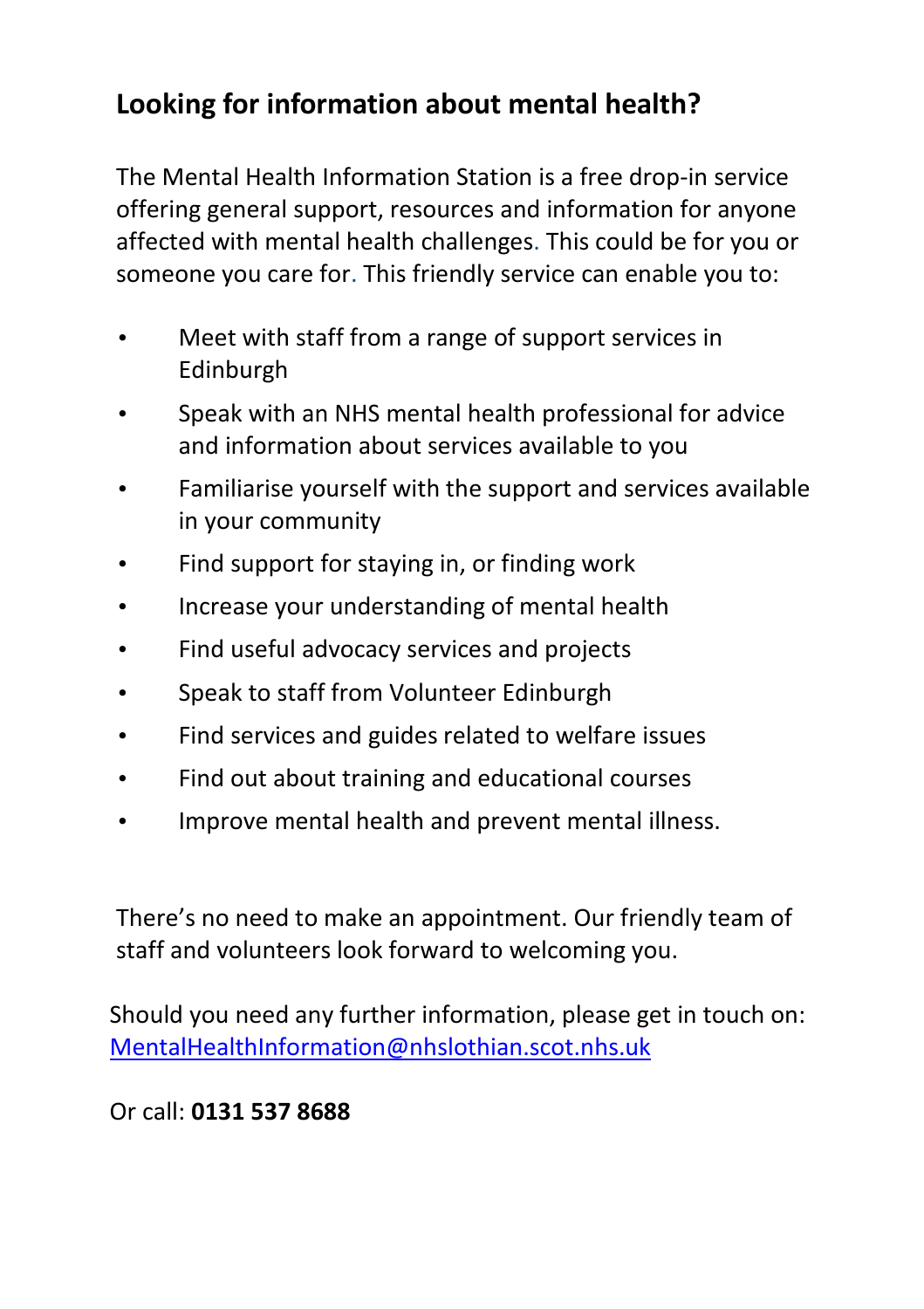Examples of the kind of visitors who have attended (not based on any particular person):

A worried Mum of a son in his early 20s who had social anxiety, visited on her own. She had a chat with the NHS staff about possible avenues for herself and her son to pursue, including job and volunteering support. She felt she would be able to persuade her son to visit with her another week to discuss his own needs.

A man who was about to be discharged from the psychiatric ward visited with his ward nurse. He found out ways to get further support at home from the Penumbra team, and ways to spend his time at a mental health 'drop-in' centre.

A lady who had been re-homed from another city, who had recently been in an abusive relationship, spoke with NHS staff about how to get into a routine, information about women's support services, Health in Mind trauma support services and a local art class.

This is a confidential service, however, there may be some exceptions (e.g. Adult and Child Protection Issues). For more information see https://www.nhslothian.scot.nhs.uk/ - **Policy on Confidentiality of Personal Health Information.** 

### **Should you require crisis support contact:**

- NHS Mental Health Assessment Service: Tel- 0131 286 8137
- Speak to your GP
- Breathing Space: Tel- 0800 83 85 87
- The Samaritans: Tel- 08457 90 90 90
- Edinburgh Crisis Centre: Tel- 0808 801 0410